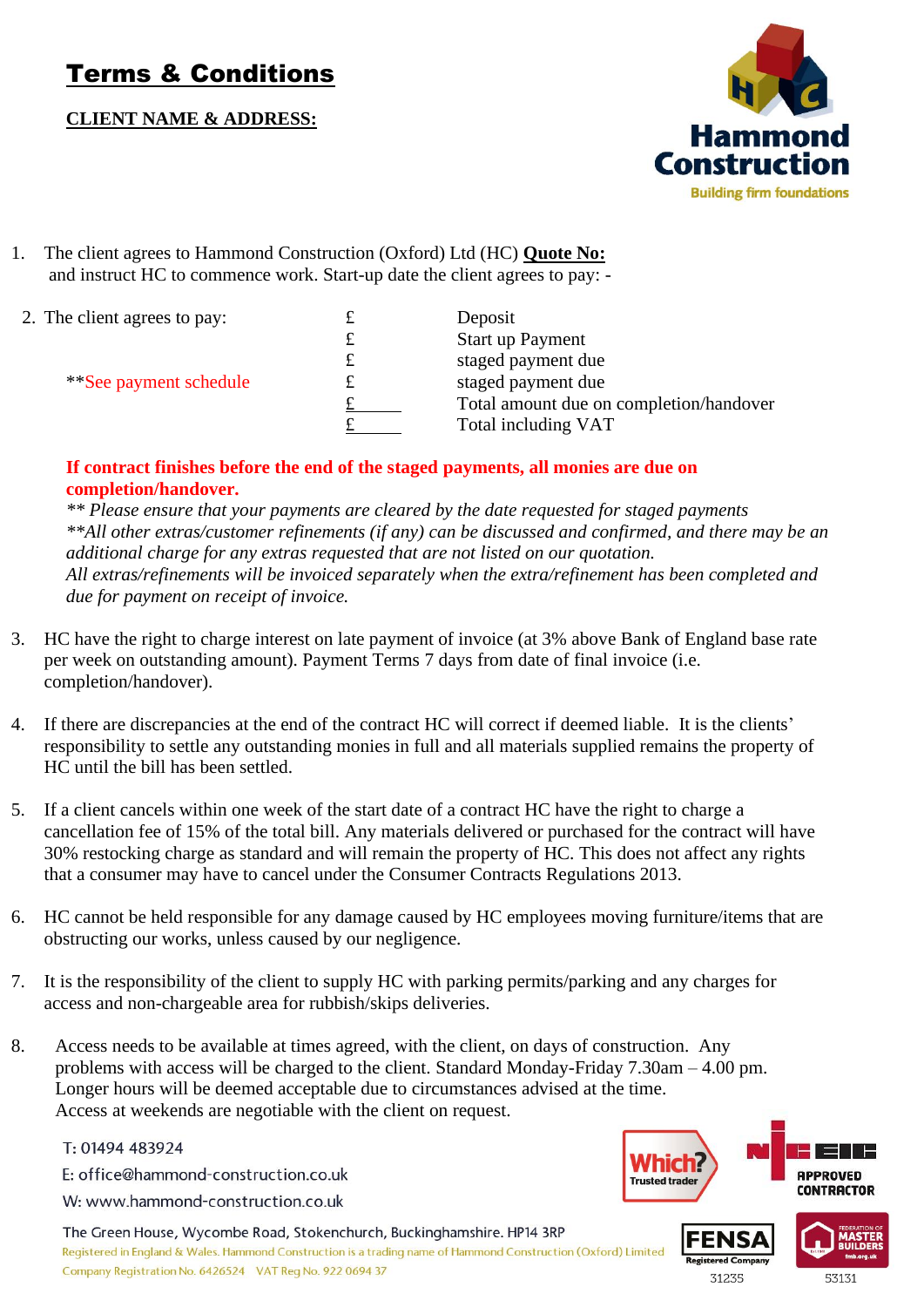

- 9. A. We provide a 1 Years Manufacture's guarantee (2 years Howdens products) on purchases
	- B. 3-month guarantee on labour from completion of work.
	- C. 20-year materials warranty on GRP / rubber bond waterproofing system for roofs.
	- D. 10-year insurance backed guarantee for Window and door installations.
	- E. 10-year manufacturers guarantee for Window & Doors
	- F. All replacement Windows & Doors registered with Fensa Ltd, All New builds by building control
	- G. HC comply with the Health & Safety Executive new Construction, Design & Management Regulations. Construction phase safety plan will be provided to the homeowner.

\* Guarantees and warranties are not insurance backed except for 10-year insurance backed guarantee for replacement windows/doors, we can quote for insurance backed guarantees upon request.

- 10. For all orders including Window and Door orders we apply a 14-day cooling off period from date of order (signing T&Cs). Deposits will be fully refundable within these 14 days, thereafter we have the right to recover all reasonable costs.
- 11. Payment is accepted by bank transfer: Hammond Construction. Account No. 00470809 Sort Code.309428, receipt will be forwarded on all payments.
- 12. All permissions needed are the responsibility of the homeowner.
- 13. Certification

All certification where applicable will be collaborated during and at the end of the contract and forwarded to the client upon full payment of their account.

14. Local Authority Building Control

Local council building control and certification are not covered by HC. All outstanding invoices will be due upon completion of the final inspection by the local authority Building Control (not at receipt of final certificate). Certificates can take up to 6 weeks and they will be forwarded directly to the client.

- 15. Where a client instructs local authorities for inspections if the local authority holds up works, waiting time may be applied where applicable.
- 16. Acts of God

HC cannot be held responsible for unforeseen weather systems which may delay works, HC will endeavour to catch up works due to the above and adjust payment schedule where needed.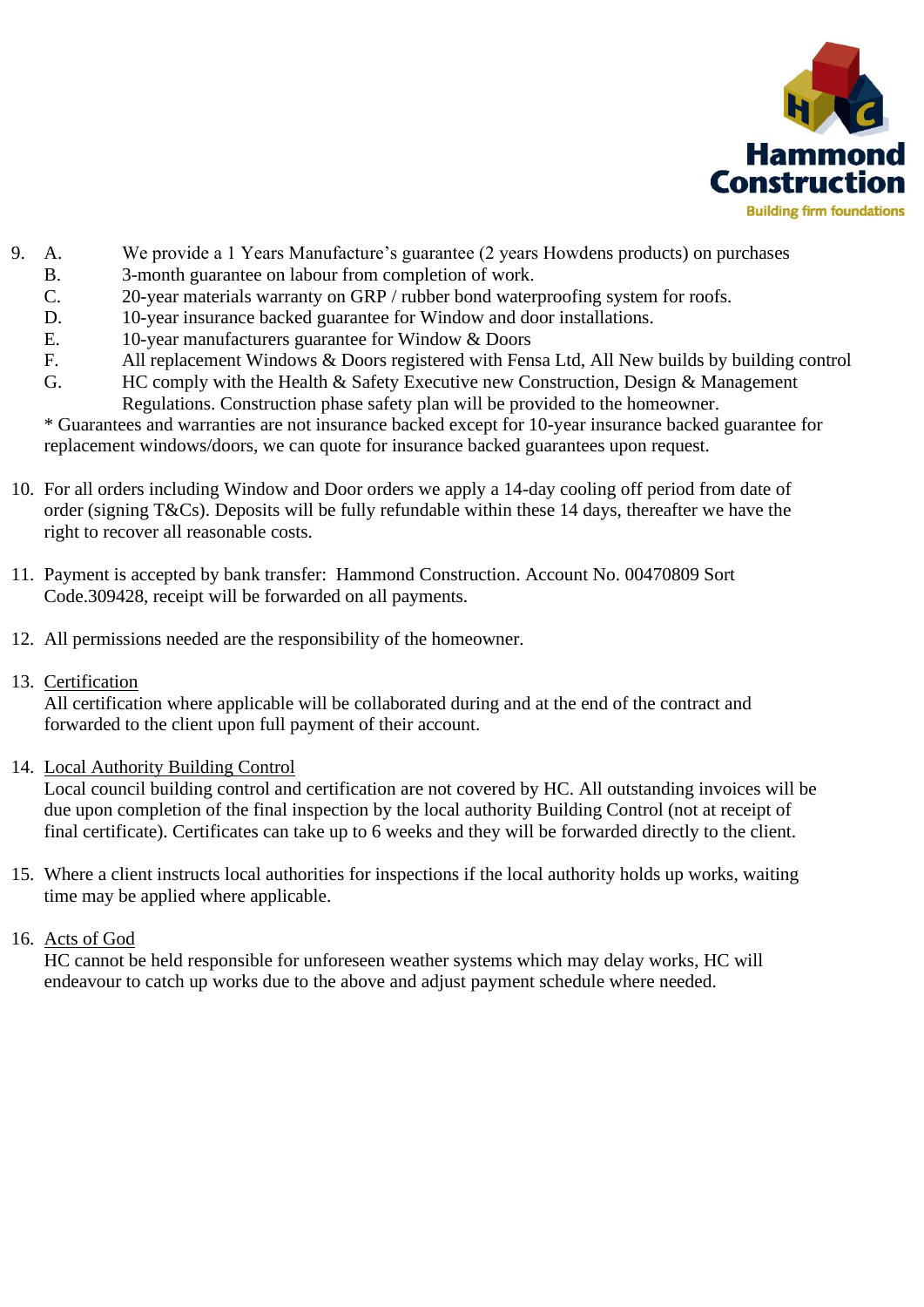

#### 17. Protection Regulation

We collected data – your name, address, telephone number, email address and we confirm the data collected is solely for Hammond Construction use, we never share your information with a third party. From time to time we may want to contact you about our services or use photos of completed works in advertising on our website, or other advertising avenues. If you do not give your permission, please email.

## 18. Complaints Policy

Hammond Construction is committed to providing the highest quality service to all our customers. When something goes wrong, we need you to tell us about it. This will help us to improve our standards of service.

If you have a complaint of any kind, please contact us with the details ideally in writing.

## Complaints Process

We always endeavour to provide the best service for our customers. However, on rare occasions, we recognise that there may be times where our customers may not be completely satisfied.

To ensure we are able to put things right as soon as we can, please read our complaints procedure below and we will respond promptly to ensure complete satisfaction.

As soon as possible after the completion of the works, please inspect the work to ensure everything has been carried out to our usual high standards.

In the unlikely event there is anything you are not completely satisfied with, please contact us as soon as you can in order that we can rectify any problems as soon as possible. Either call, write or email us.

We aim to respond within 7 days of receiving your complaint and where possible, will provide you with a date to remedy any issues raised.

Where we are unable to resolve your complaint using our own complaints procedure, as a Which? Trusted trader we use Dispute Resolution Ombudsman for dispute resolution. In the unlikely event that we cannot remedy your complaint to your satisfaction you may wish to refer your complaint to them. If you wish to do so please contact Which? Trusted Traders in the first instance on 0117 456 6032.